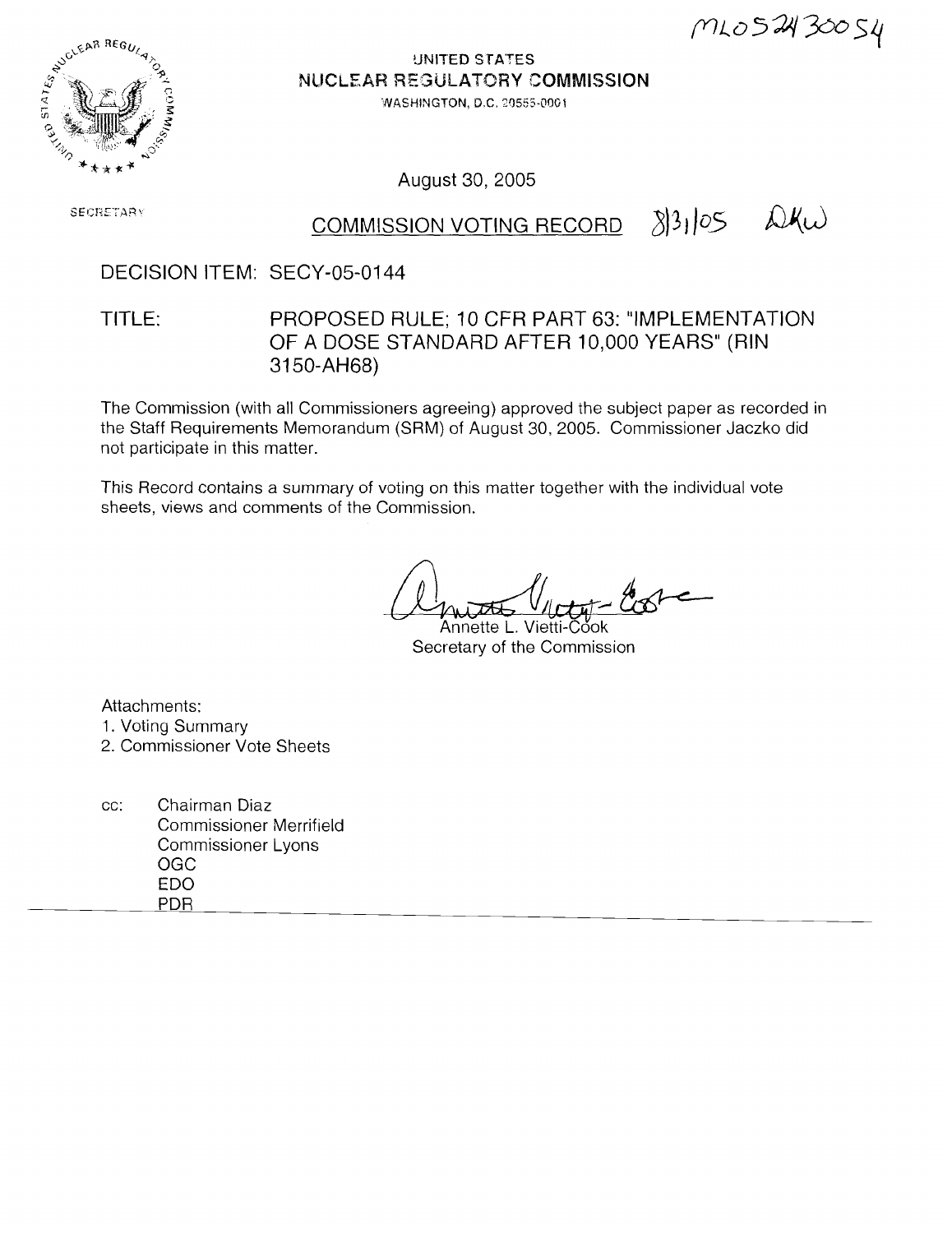#### VOTING SUMMARY - SECY-05-0144

### RECORDED VOTES

|                    |              | <b>NOT</b><br>APRVD DISAPRVD ABSTAIN PARTICIP COMMENTS |   | DATE    |
|--------------------|--------------|--------------------------------------------------------|---|---------|
| CHRM. DIAZ         | $\mathsf{X}$ |                                                        | X | 8/19/05 |
| COMR. MERRIFIELD X |              |                                                        |   | 8/23/05 |
| COMR. JACZKO       |              | X                                                      |   |         |
| <b>COMR. LYONS</b> | х            |                                                        |   | 8/24/05 |

#### COMMENT RESOLUTION

In their vote sheets, all Commissioners approved the staff's recommendation and some provided additional comments. Commissioner Jaczko did not participate in this matter. Subsequently, the comments of the Commission were incorporated into the guidance to staff as reflected in the SRM issued on August 30, 2005.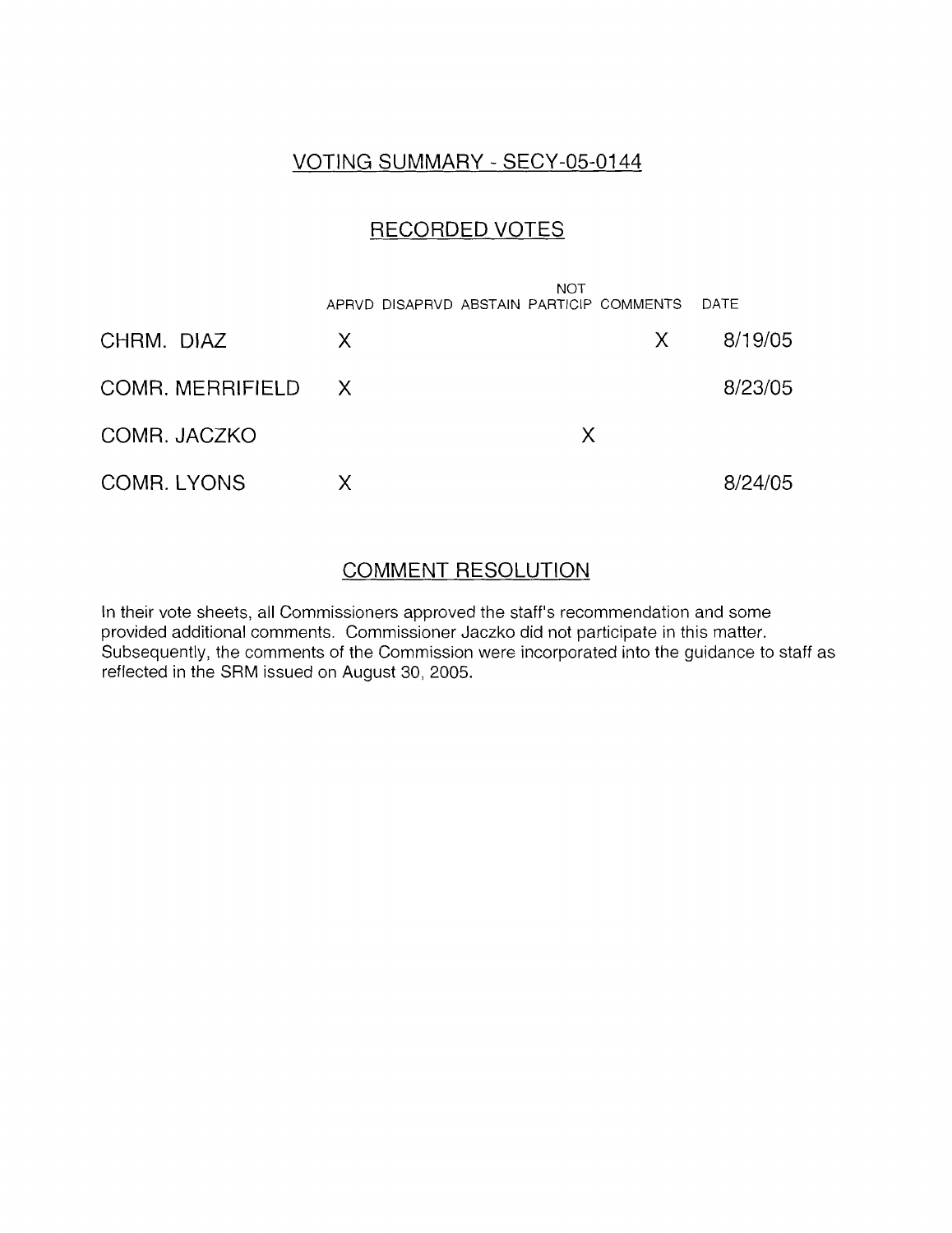## NOTATION VOTE

### **RESPONSE SHEET**

TO: Annette Vietti-Cook, Secretary

FROM: CHAIRMAN DIAZ

SUBJECT: **SECY-05-0144** - **PROPOSED RULE: 10 CFR PART 63: "IMPLEMENTATION OF A DOSE STANDARD AFTER 10,000 YEARS" (RIN 3150- AH68)** 

Approved xx Disapproved \_\_\_\_\_ Abstain \_\_\_\_ Not Participating

COMMENTS:

See attached comments.

 $\frac{8/\sqrt{9}}{DATE}$ /2005<br>Entered on "STARS" Yes \_\_\_ No \_\_\_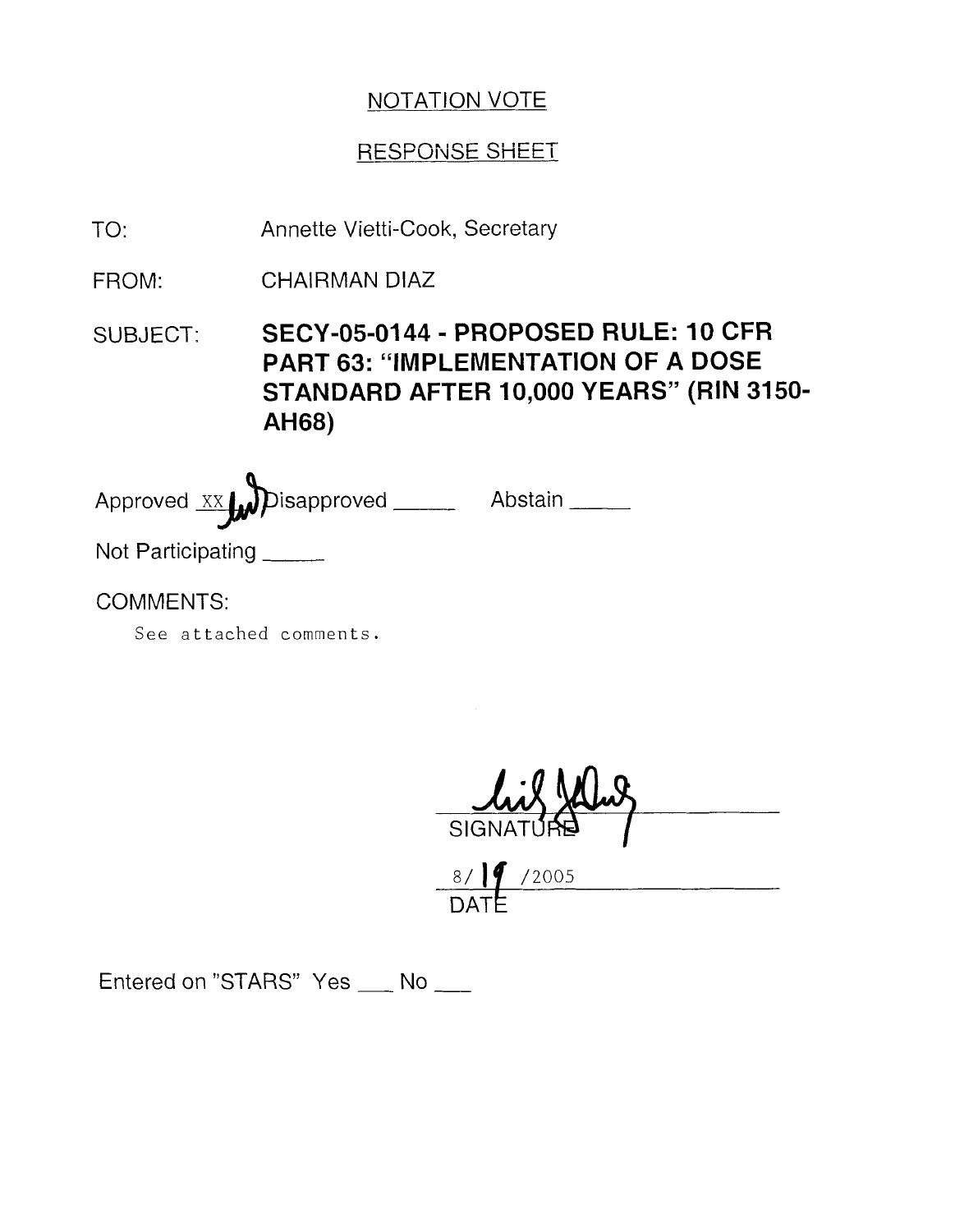#### **Chairman Diaz's Comments on SECY-05-0144, Proposed Rule; 10 CFR Part 63: "Implementation of a Dose Standard After 10,000 Years" (RIN 3150-AH68)**

I commend the staff for preparing a well-focused, timely proposal to revise 10 CFR Part 63 to be consistent with the Environmental Protection Agency's (EPA's) draft revised standard for the proposed high level waste repository, and I approve the staff's recommendation to publish this proposal in the Federal Register for a 60-day public comment period. The staff should closely monitor developments regarding the EPA's draft standard, and should inform the Commission immediately of any issues that could impact completion of our rulemaking. The staff should also keep the Commission apprised of significant comments on both the NRC and EPA proposals.

 $\mu$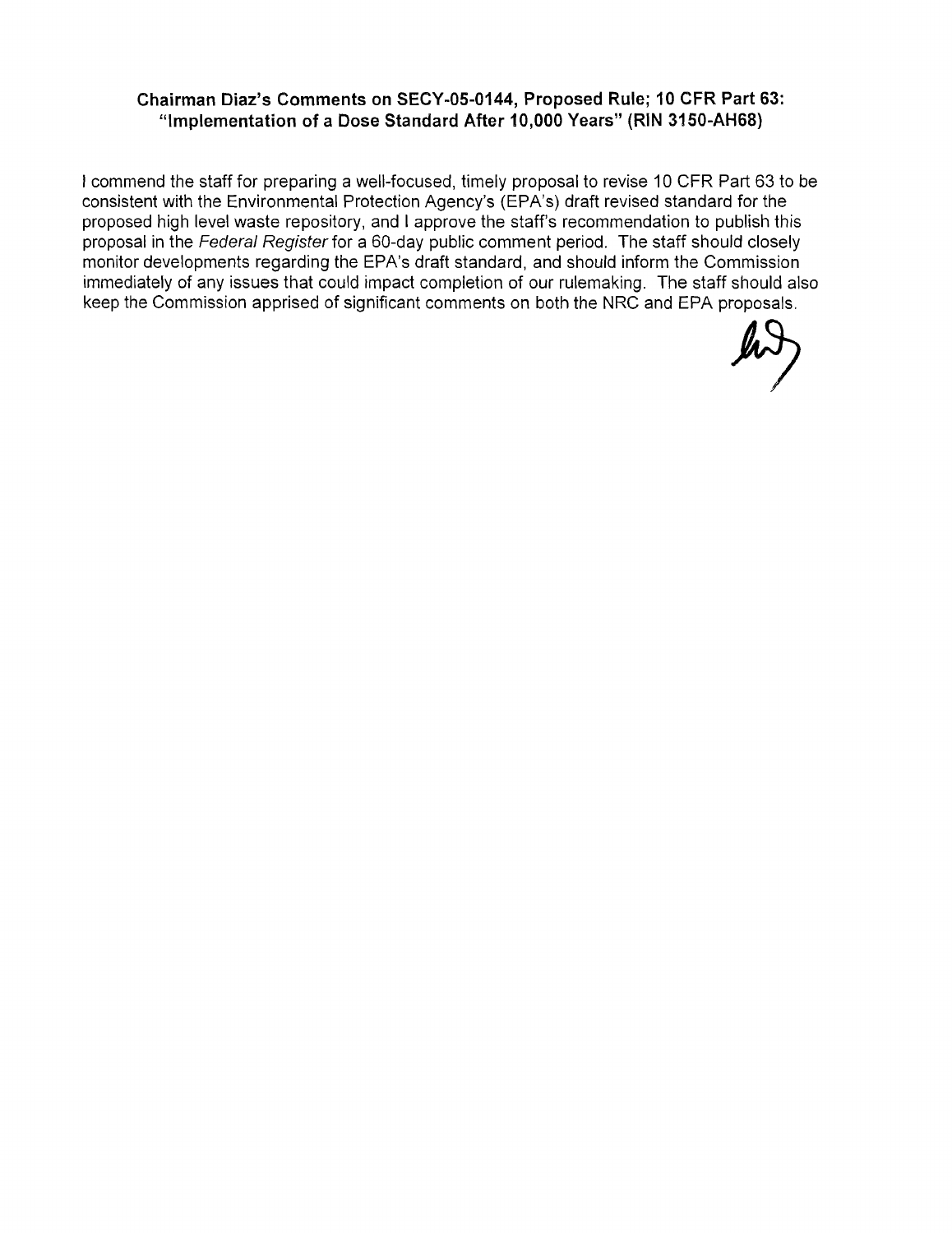### NOTATION VOTE

### RESPONSE SHEET

TO: Annette Vietti-Cook, Secretary

FROM: COMMISSIONER MERRIFIELD

SUBJECT: **SECY-05-0144** - **PROPOSED RULE: 10 CFR PART 63: "IMPLEMENTATION OF A DOSE STANDARD AFTER 10,000 YEARS" (RIN 3150- AH68)** 

| Approved <u>V</u> Disapproved _____ |  |                         | Abstain |  |
|-------------------------------------|--|-------------------------|---------|--|
| Not Participating                   |  |                         |         |  |
| <b>COMMENTS:</b>                    |  |                         |         |  |
|                                     |  | No additional comments. |         |  |



 $\begin{array}{r} \text{DATE} \ \text{Entered on "STARS" Yes} \begin{array}{r} \end{array} \ \text{No} \ \_\_\_ \end{array}$